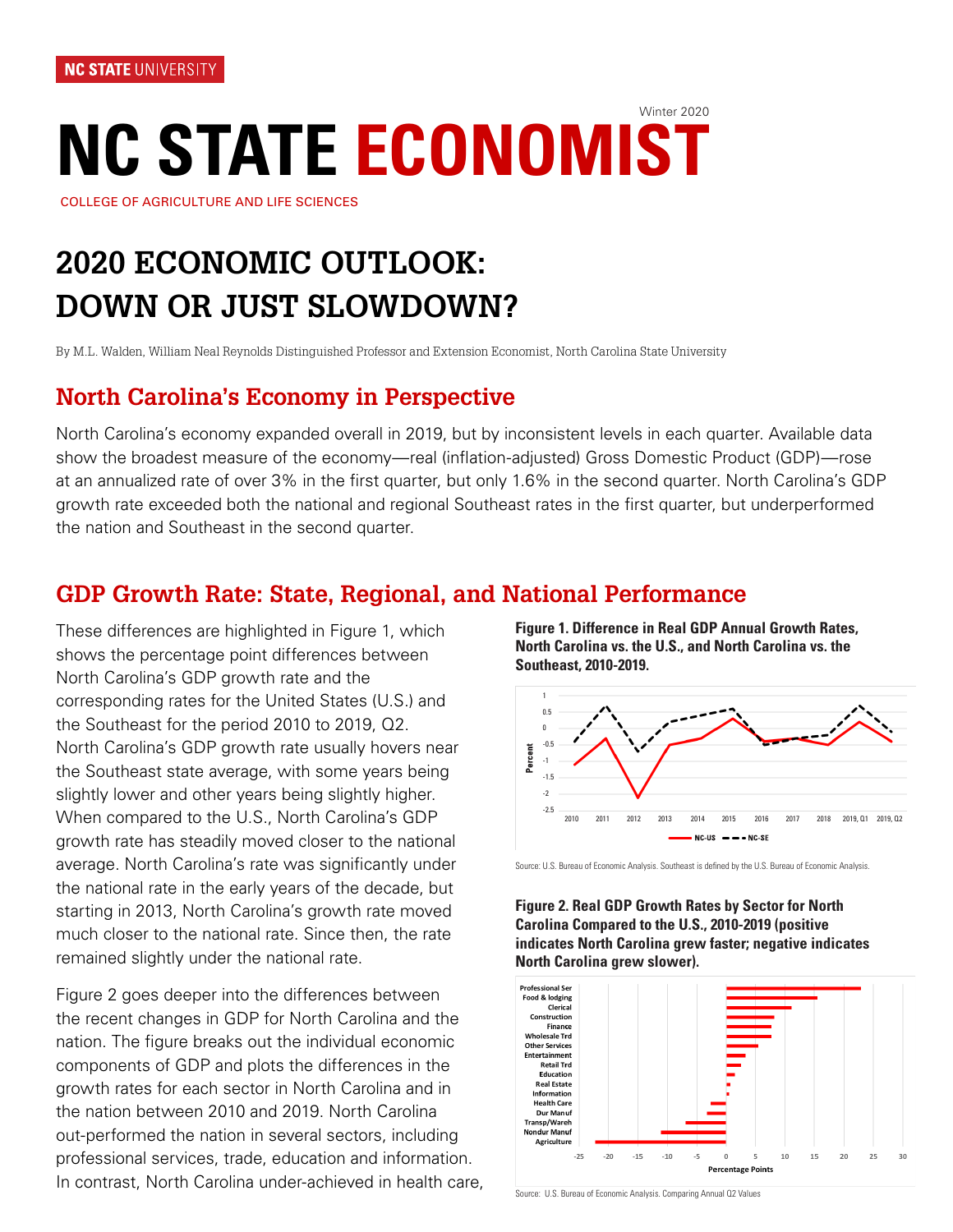both sectors of manufacturing, transportation/warehousing and agriculture. Some of the recent contraction in manufacturing and agriculture is likely due to the protracted trade disputes with China. The patterns are similar for the comparison of North Carolina to the Southeast.

# **Income Trends**

Gains in real per capita income suggest the average individual is acquiring enough financial resources to outpace inflation and improve his or her standard of living.

Figure 3 shows trends in real per capita income for North Carolina and the U.S. for the time period 2008 to 2019. The adjustments for inflation are based on separate purchasing power measures for North Carolina and the country. Typically, North Carolina's

cost-of-living is under the national average. Also, inflation—changes in the cost-of-living —can be different for the nation and any state. Figure 3's values account for these factors.

There is a demonstrable U-shaped pattern in Figure 3. For both North Carolina and the U.S., real per capita income fell in the early part of the period and then rose. Over the entire 2008-2019 period, real per capita income rose \$5,034 in North Carolina and \$8,196 in the nation.





2019 are estimated using data from the Missouri Economic Research and Information Cente

National real per capita began to recover from the Great Recession in 2009. Yet real per capita income in North Carolina didn't begin to consistently recover until 2013. As a result, North Carolina's real per capita income has remained under the nation's real per capita income for the last decade.

The three factors that underlie these divergent patterns in real per capita income for North Carolina and the nation are manufacturing, trade and recession. Manufacturing is traditionally a more dominant economic sector in North Carolina than in the nation. The most recent data show manufacturing's share of the state economy is almost two-thirds larger than in the nation (18% vs. 11%). Manufacturing employment took a big hit in the last quarter-century due to automation and trade deals. Regarding the latter, the original North American Free Trade Agreement (NAFTA) in the mid-1990s and the acceptance of China into the World Trading Organization in 2000 resulted in downsizing and offshoring of a significant part of U.S. manufacturing. Particularly hard hit industries included furniture, textiles and apparel—sectors that have a large presence in North Carolina. The Great Recession of 2007-2009 exacerbated both of these other factors.

As a result, North Carolina lost almost half (48%) of its manufacturing employment between 1995 and 2010, compared to a 33% loss for the nation. Since 2010, manufacturing employment has recovered modestly—by close to 10%—in both North Carolina and the U.S., but remains well below 1995 levels.

Further, while displaced manufacturing workers often find alternative work, data from the U.S. Department of Labor show 40% of the re-employed workers earn a salary lower than at their previous factory job.

The combination of North Carolina manufacturing workers losing jobs between 1995 and 2010, the relatively smaller recovery in factory jobs in North Carolina than in the rest of the nation since 2010 and the fact that factory workers who find alternative work often earn lower pay, resulted in North Carolina's lag in real per capita income.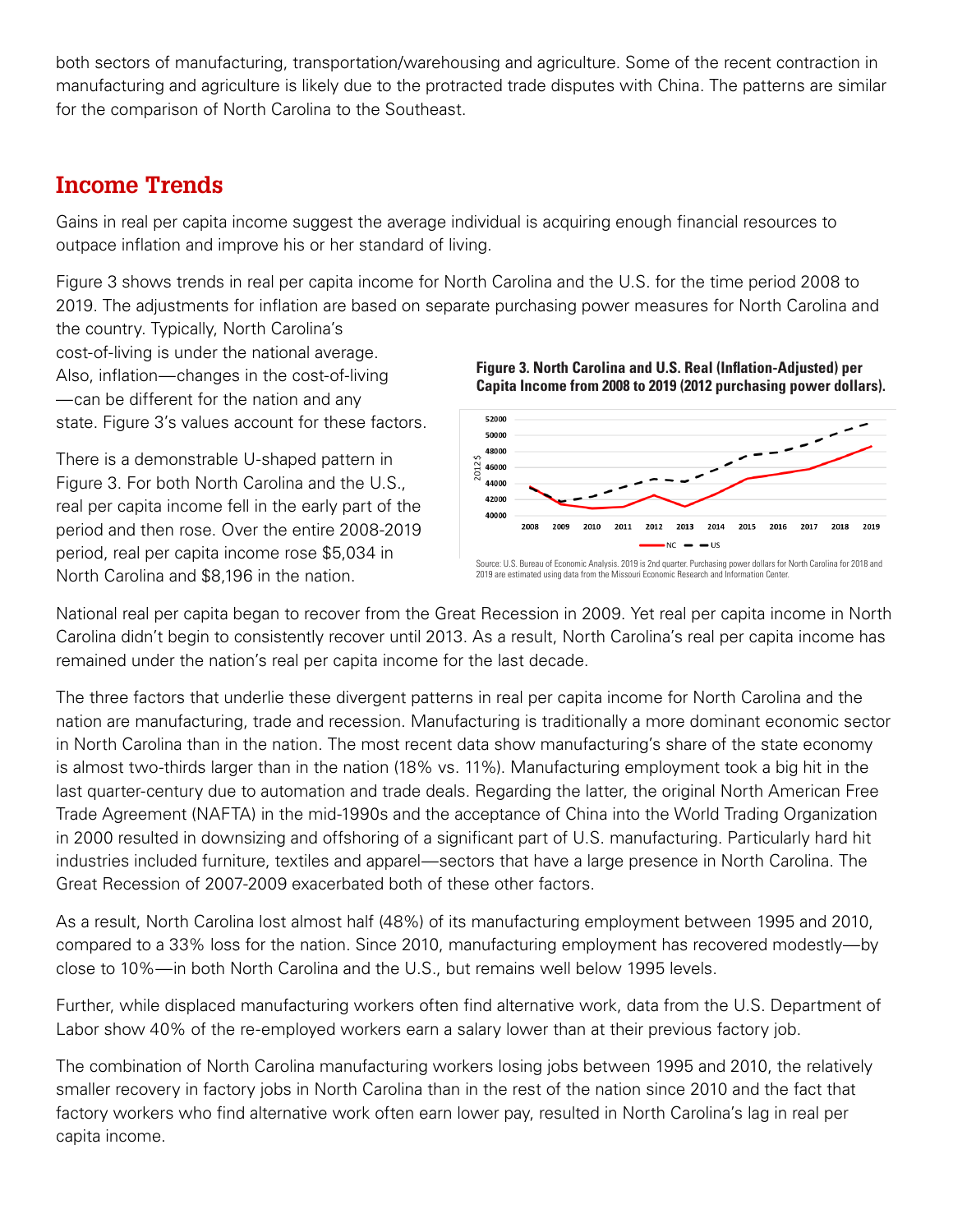# **Labor Market Trends**

North Carolina out-performed both the nation and the Southeast in growth of non-farm employment (Figure 4), the first year North Carolina outpaced both since 2015. In contrast, two of the three most-followed unemployment rates rose in North Carolina in 2019, while all three rates dropped in the nation (Figure 5). Jobless rates can rise as employment grows if the labor force—those employed plus those looking for employment—increases faster than those holding jobs. North Carolina is a leading state in net in-migration (a surplus of people moving to the state from other states over those leaving the state), and the state's strong job market motivates people who had stopped looking for work to resume looking, so it is possible for strong labor force growth to statistically push the unemployment rate higher. In the first 10 months of 2019, North Carolina's labor force expanded four times faster than the nation's.

The occupation divide—highlighted by the strongest job growth being in upper-paying and lower-paying jobs—continued in North Carolina in 2019 (Figure 6). The gain in middle-paying jobs was significantly greater than during the 2009-2016 period.

#### **Regional Trends**

Wilmington, Asheville, Raleigh, Winston-Salem and Charlotte achieved the fastest regional job growth rates in non-farm employment in 2019 (Figure 7). Three regions—Rocky Mount, Hickory and Goldsboro—lost jobs. Areas outside metro areas (labeled "non-metro" in Figure 7) increased their employment by 1.3%, somewhat below the state average of 2%.

The medium-sized metro areas of Wilmington and Asheville exceeded the growth of the larger metros of Raleigh and Charlotte. Retirees, secondhome owners and tourism drove a significant portion of growth in Asheville and Wilmington and should continue to drive growth in coming decades. Rapid growth in Asheville recently created debates about the impacts of growth





Source: Nonfarm payroll employment numbers from the U.S. Bureau of Labor Statistics based on October to October comparisons.

#### **Figure 5. Alternative Unemployment Rate Measures for North Carolina and the U.S., 2018 and 2019.**



Source: U.S. Bureau of Labor Statistics; annual averages. Rates for 2019 are based on averages for the fourth quarter of 2018 through the third quarter of 2019.



#### **Figure 6. Changes in North Carolina Jobs by Level of Pay, 2009- 2019, (Annualized Percentage Change).**

Source: U.S. Bureau of Labor Statistics. Values for 2019 are based on year over year changes from October.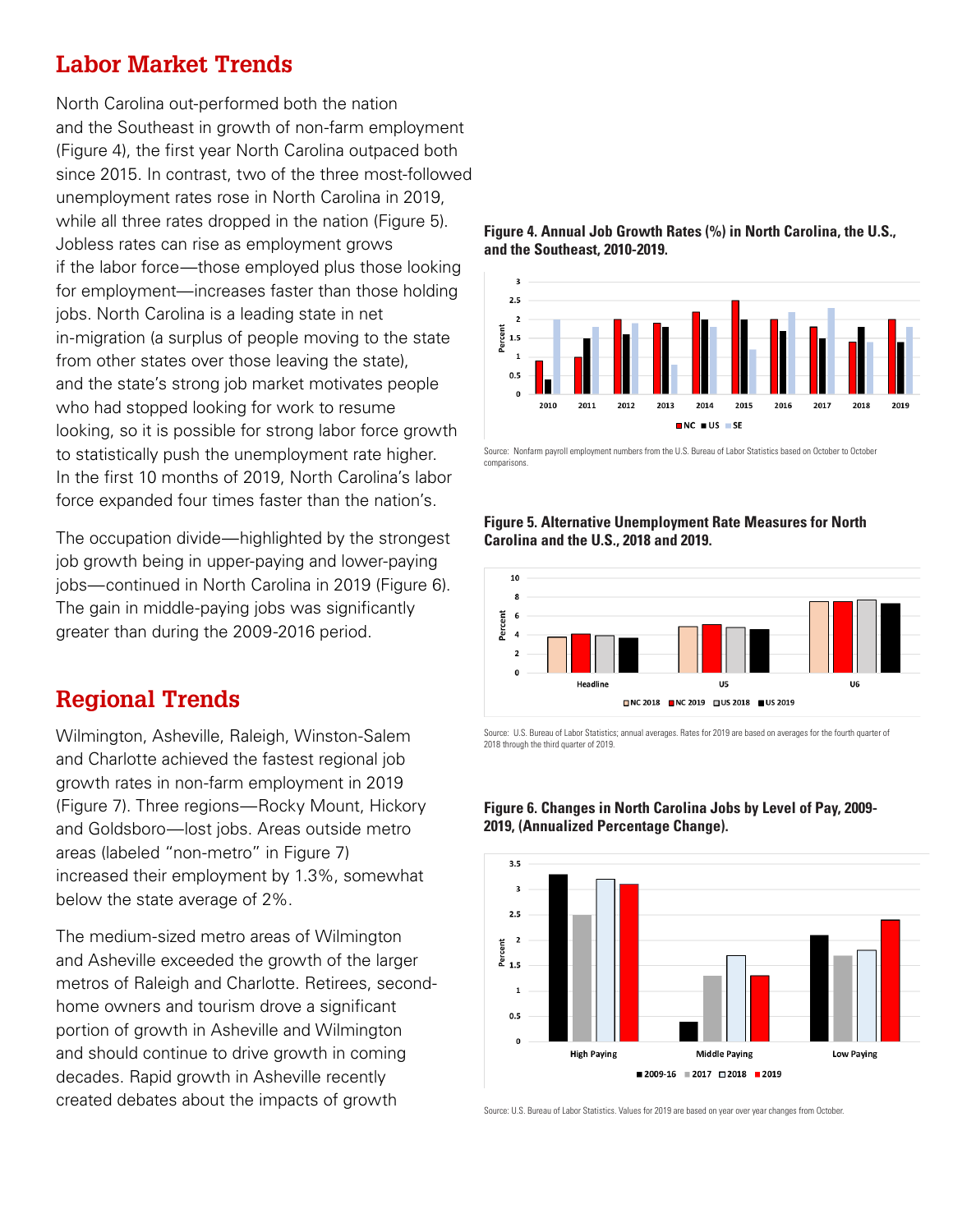on the quality of life and the cost of living.

Growth in Raleigh and Charlotte creates issues of housing affordability and traffic congestion. While likely not enough to derail future growth, the issues may temper the pace of expansion and support continuing pressure for innovative growth management solutions.

There are two unpredictable factors in local growth projections: technology and mini-cities. Technological innovations like autonomous vehicles, drone delivery and enhanced abilities for remote working could benefit growth of smaller metros and non-metro regions at the expense of larger metros. Mini-cities are large "live, work, play" developments that are

**Figure 7. Job Growth Rates (% Change) in North Carolina Regions, Oct. 2018 – Oct. 2019.**



Source: U.S. Bureau of Labor Statistics, based on seasonally-adjusted nonfarm payroll employment. Non-Metro includes counties outside the metropolitan areas.

effectively self-contained communities for many daily functions. They can reduce the need for commuting and can incorporate energy-saving and environmentally-friendly innovations. Mini-cities require large tracts of land and are best suited for construction on the edge of metro areas.

### **Forecasts**

The NC State University Index of North Carolina Leading Economic Indicators (Figure 8) showed little change in the last year, although the level was below that for the previous three years. The interpretation is that the North Carolina economy will continue to expand in 2020, but at a slower rate. The forecast is a deceleration in growth, not a recession.

North Carolina created 90,000 non-farm jobs in 2019. The forecast for 2020 is for more modest job growth—between 60,000 and 70,000 net new non-farm jobs. Additionally,





the statewide unemployment rate of nearly 4% at the end of 2019 could edge upward to between 4.3% and 4.5% by the end of 2020. Real GDP growth in the state is expected to range between 1.5% and 1.7%, similar to the projected national performance.

At the end of 2019 there were two positive developments on the trade disputes between the U.S. and foreign countries. The United States–Mexico–Canada Agreement (USMCA)—the successor to the North American Free Trade Agreement (NAFTA)—appeared to be headed toward final approval in the U.S Congress. Estimates suggest the successful implementation of the agreement could add as much as 0.3% points to annual economic growth. In North Carolina, the pharmaceuticals, vehicle parts and farming sectors are expected to benefit from the USMCA.